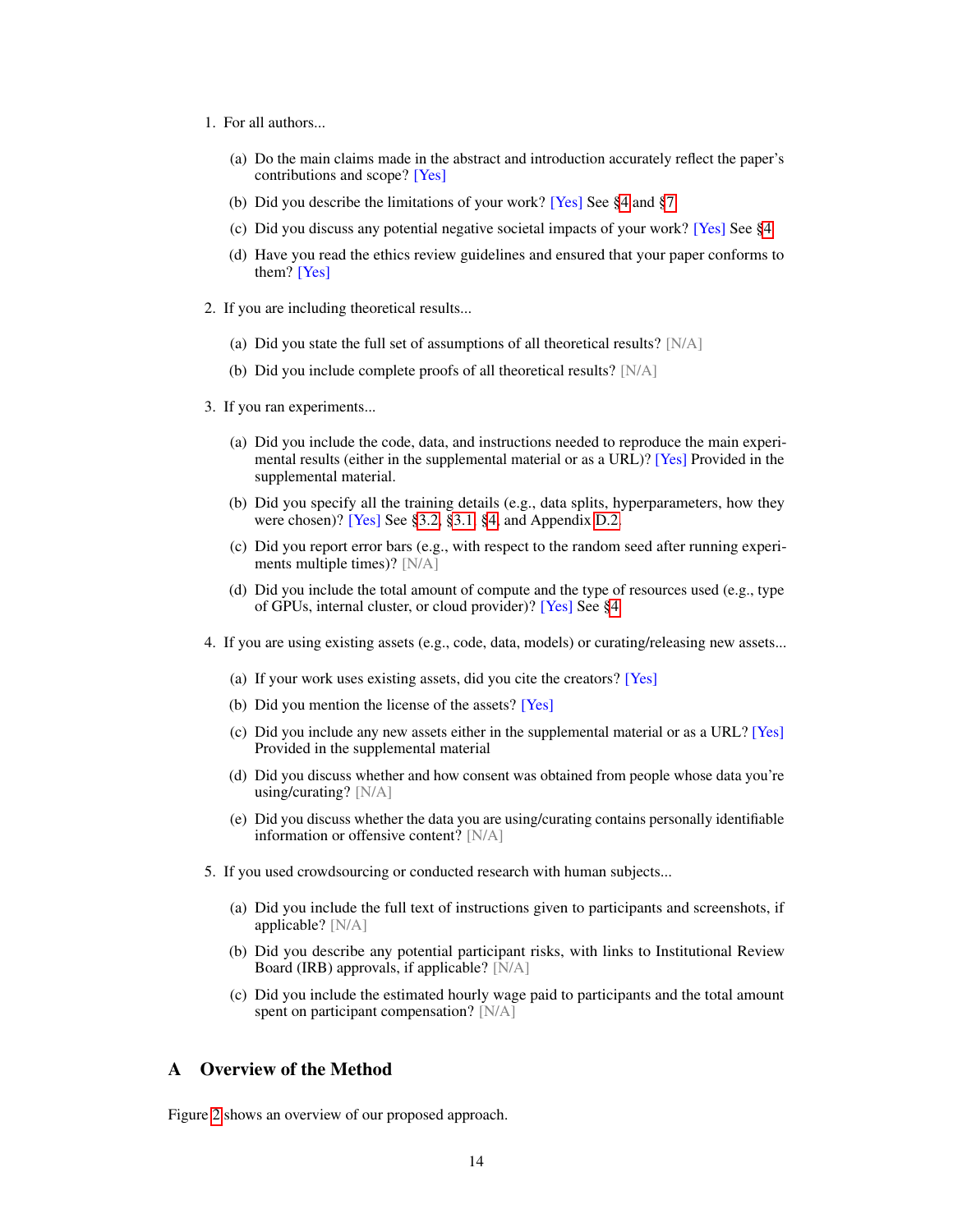<span id="page-1-0"></span>

Figure 2: MUCOCO architecture. At each step, only the output sequence y is updated by receiving gradients from the primary objective of the base text generation model  $\mathcal G$  as well as the constraints  $f$  and  $g$ , corresponding to arbitrary text attributes to control for at decoding time. Any number of differentiable constraints can be incorporated. Black arrows indicate forward pass while the red dashed arrows indicate the backward pass. The parameters of all the objectives remain frozen (shown in gray).

#### B MUCOCO Decoding Algorithm

Algorithm 1: MUCOCO: detailed decoding algorithm

**Input:** input sequence x, output length L, base model G, attribute functions  $f_i$  and  $g_j$  and their respective initial and final thresholds, threshold update schedule, step sizes  $\eta_1$ ,  $\eta_2$ ; Result: output sequence y For all  $k \in \{1, \ldots, L\}$ , initialize  $\tilde{\mathbf{y}}_k^0$  uniformly over  $\Delta_V$ ; For all  $i \in \{1, ..., u\}$  and  $j \in \{1...v\}$ , initialize  $\lambda_i^0, \mu_i^0$  as 0 and the thresholds  $\epsilon_i^0, \xi_j^0$  with the given values ; for  $t = 1, \ldots,$  MAXSTEPS do // forward pass for all k, compute  $\hat{y}_k = \text{one-hot}(\arg \max \tilde{y}_k)$  and compute the loss  $\mathcal{L}$  (using (5)); // backward pass for all k, i and j, compute  $\nabla_{\tilde{y}_k}^{t-1} = \frac{\partial \mathcal{L}}{\partial \tilde{y}_k}$ ,  $\nabla_{\lambda_i}^{t-1} = \frac{\partial \mathcal{L}}{\partial \lambda_i}$ ,  $\nabla_{\mu_j}^{t-1} = \frac{\partial \mathcal{L}}{\partial \mu_j}$ ; // Update the parameters update  $\tilde{y}_k^{(t+1)} \propto \tilde{y}_k^{(t)}$  $\int_k^{(t)} \exp(1 - \eta_1 \nabla_{\tilde{y}_k} \mathcal{L});$ update  $\lambda_i^t = \max(0, \lambda_i^{t-1} + \eta_2 \nabla_{\lambda_i} \mathcal{L})$ , and  $\mu_i^t = \max(0, \mu_i^{t-1} + \eta_2 \nabla_{\mu_i} \mathcal{L})$ ; update  $\epsilon_i^t$ ,  $\xi_j^t$  following the threshold update schedule end return  $\argmin_t \{ -\log p(\tilde{\mathbf{y}}^{(t)}|\mathbf{x}): \forall i, f_i(\tilde{\mathbf{y}}^{(t)}) \leq \epsilon_i, \forall j, g_j(\mathbf{x}, \tilde{\mathbf{y}}^{(t)}) \leq \xi_j \};$ 

#### <span id="page-1-1"></span>C Additional Results

In figure 1b, we gave a motivating example of why linear combination of objectives leads to some of objectives getting ignored. In table [3,](#page-2-0) for one constraint USIM, we vary the weights of the linear combination and show that to indeed be the case.

#### D Details of Attribute Models

#### D.1 Semantic similarity models

We explain the semantic similarity models we use in our experiments in more detail here: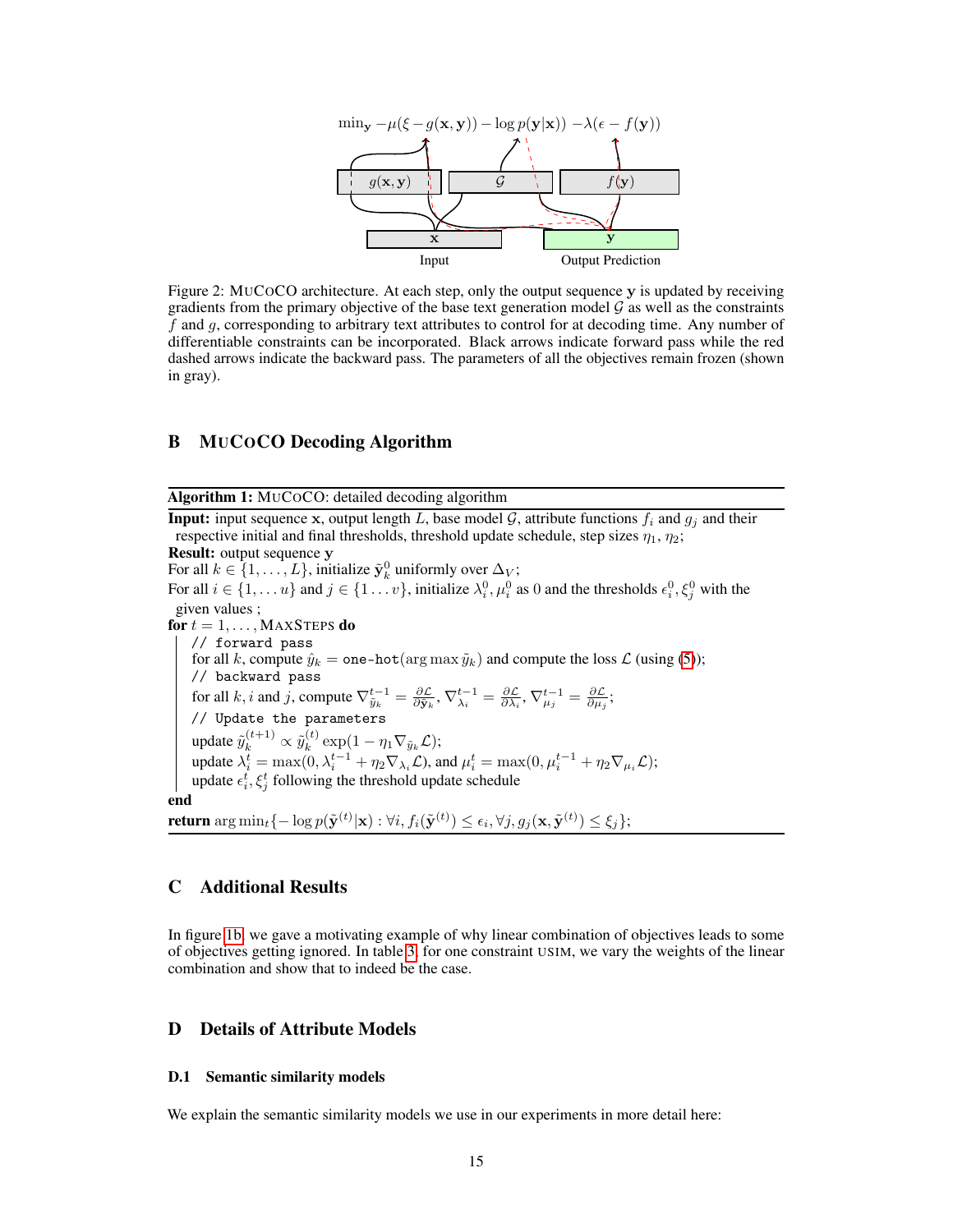<span id="page-2-0"></span>

| Weights                          |             | Fluency $(\% )$ | Transfer $(\% )$ | wsim           | wsim          |
|----------------------------------|-------------|-----------------|------------------|----------------|---------------|
| $-\log p(\mathbf{y} \mathbf{x})$ | <b>USIM</b> |                 |                  | (w.r.t. input) | (w.r.t. ref.) |
| 0.5                              | 0.5         | 91%             | 77%              | 0.70           | 0.68          |
| 0.3                              | 0.7         | $90\%$          | 79%              | 0.72           | 0.67          |
| 0.1                              | 0.9         | 85%             | 62%              | 0.77           | 0.73          |
| 0.05                             | 0.95        | 76%             | 60%              | 0.81           | 0.76          |
| 0.01                             | 0.99        | 30%             | 58%              | 0.85           | 0.82          |

Table 3: Automatic evaluation of fluency, formality transfer, and content preservation for informalto-formal style transfer models using a linear combination of two objectives  $(-\log p(y|x))$  and USIM( $\mathbf{x}, \mathbf{y}$ ) with different weights. Since USIM lies in [0, 1], it gets ignored if its weight is low, however increasing its weight compromises the fluency.

USIM USIM named after UKPLab-Sentence-Transformers is defined as  $USIM(x, y)$  $cosine(M(x), M(y))$ . In other words, it is the cosine similarity between the representations of a model M. This model is parameterized by GPT2(345M) [51].  $M(x)$  is obtained by first feeding x to the model and then mean pooling all the output representations. This model originally presented in Reimers and Gurevych [55] is trained in a Siamese fashion on BERT [41] but is easily extensible to any LM architecture. We adapt it to GPT2 as follows:

- First, we fine-tune  $M = GPT2$  on the combination of SNLI and MNLI [69] corpora which are both designed for training natural language inference model and intended to capture semantics. Each corpus contains pairs of sentencse with one of the three annotations: inference, contradiction or neutral. For each input sentence  $(s_1, s_2)$ , the model is trained as with classification objective with the final logits computed as  $W[M(\mathbf{s}_1), M(\mathbf{s}_2), |M(\mathbf{s}_1) M(s_2)$ , where W is a trainable parameter. In other words the three vectors as shown are concatenated and multiplied with a weight matrix. We train this for 1 epoch on the combined corpora.
- Second, we continue fine-tuning the M trained so far on the STS corpus which consists of pairs of sentences annotated with real numbers in  $[-1, 1]$  indicating their semantic similarity. We train on this corpus with a mean-square-error loss between  $\cosine(M(s_1), M(s_2))$  and the given score.

For details of training  $M$  can be found in [55] where this model is shown to perform competitively on STS benchmarks [69]. We use this model for adding constraints in style-transfer (§3.1) and multi-attribute transfer (§4).

XSIM Similar to USIM, we define  $XSIM(\mathbf{x}, \mathbf{y}) = \text{cosine}(CM(x), CM(y))$ , where CM is a crosslingual model. This method was introduced by Reimers and Gurevych [56] where they distill a monolingual model such as  $M$ , to train a cross-lingual model with a small parallel corpus in the languages of interest. Given a parallel sentence pair  $(x, y)$ , CM is trained by minimizing the following loss:

$$
\mathcal{L}_{\text{XSIM}} = ||M(\mathbf{x}) - CM(\mathbf{x})||_2^2 + ||CM(\mathbf{x}) - CM(\mathbf{y})||_2^2
$$

That is, representations of the model  $M$  and  $CM$  for the source sentence are trained to be close together as are the cross-lingual representations of source and target. We parameterize  $CM$  also with pretrained GPT2 (345M) [51] model. But GPT2 and the Marian Transformer based MT model [24] we use do not have matching vocabularies. Since the vocabulary of the primary objective and constraints should match for the decoding to work, we replace input word embedding layer of GPT2 with that of the decoder of the translation model before we train the distilled model. We use the TED2020 [] French-English parallel corpus containing around 400K sentence-pairs to train XSIM and obtain comparable performance as Reimers and Gurevych [56] on the cross-lingual STS benchmark [69].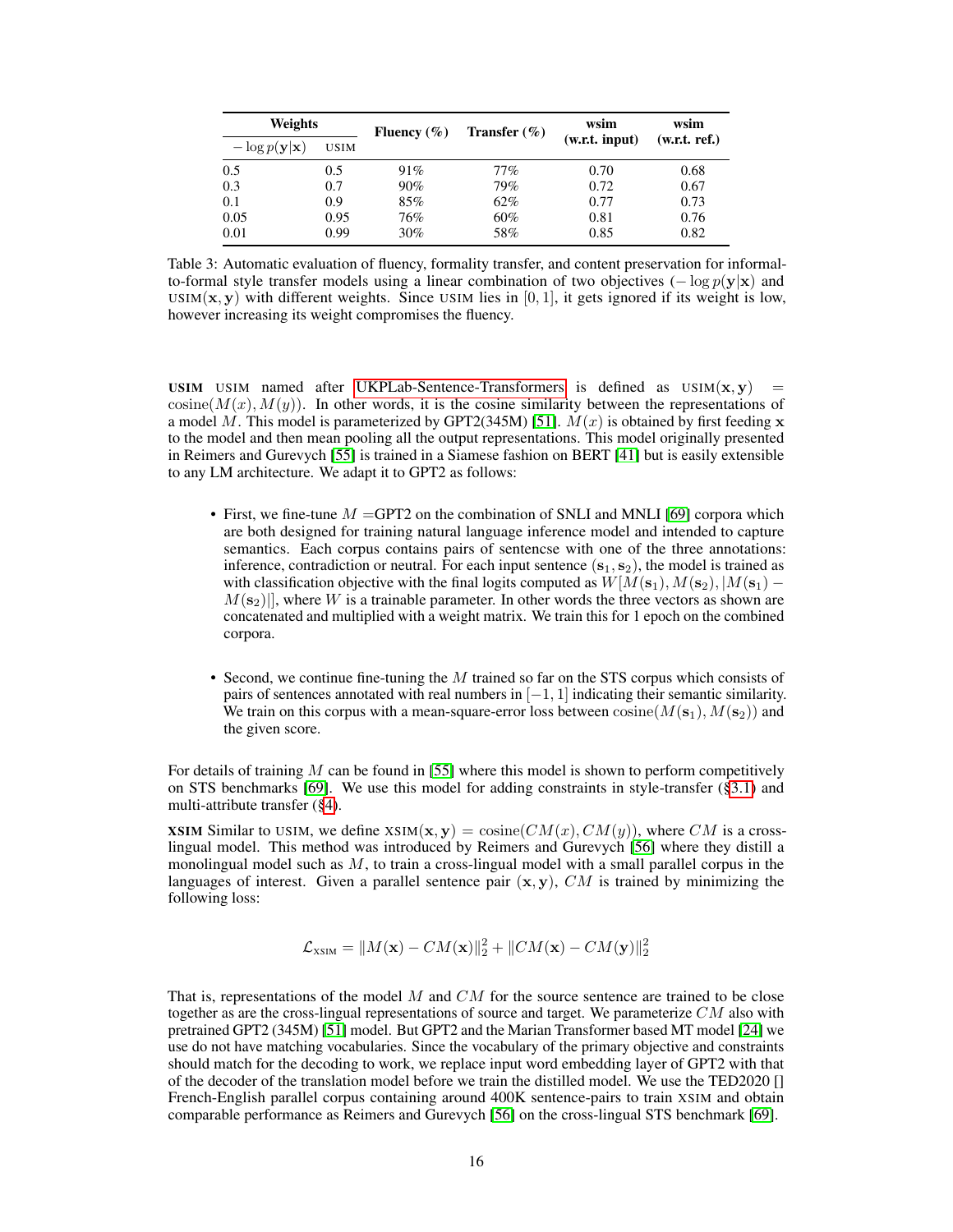WMD Given two bags of words,  $x = \{x_1, \ldots, x_n\}$  and  $y = \{y_1, \ldots, y_m\}$ , and an embedding table e, we define word mover's distance between x and y as

$$
WMD(\mathbf{x}, \mathbf{y}) = \min \sum_{i=1, j=1}^{m, n} T_{ij} d_{ij}
$$
subject to  

$$
\sum_{i=1, j=1}^{n} T_{ij} = \frac{1}{m}
$$

$$
\sum_{j=1}^{m} T_{ij} = \frac{1}{n}
$$

where we define  $d_{ij} = 1 - \cos(e(x_i), e(y_j))$ . Given fixed inputs  $e(x_i)$  and  $e(y_j)$ , WMD can easily be computed using linear program solver <sup>[9](#page-3-1)</sup>. To backpropagate through this objective. We use the following steps following Kumar et al. [31]:

- 1. During the forward pass, we obtain  $\hat{y}$  as indicated in algorithm [1](#page-1-1) and compute word embeddings for both the input x and the prediction  $\hat{y}$ . Using the linear program solver, we compute WMD( $\mathbf{x}, \hat{\mathbf{y}}$ ) as well the proportions  $T_{ij}$
- 2. During the backward pass, we keep the  $T_{ij}$  fixed which removes the constraints from the WMD computation as described making it differentiable allowing gradients to flow to update the optimization parameters  $\tilde{y}$ .

We use the embedding table from USIM model as e for this constraint.

#### <span id="page-3-0"></span>D.2 Models used in multi-attribute transfer

In §4, we present a paraphrasing model with 4 different constraints: USIM as described previously and three classifier constraints. All the classifiers are trained by finetuning GPT2<sup>[10](#page-3-2)</sup> on the following corpora:

Age We use the NUFA corpus [23] consisting Yelp Restaurant Reviews with 300K sentences per age group (greater than 30 years, and less than 30 years) in the training set. Our classifier achieves an accuracy of ∼80% on a balanced test set of 10K sentences.

Formality We use GYAFC corpus as described in §3.1 for this constraint (with an accuracy of around 92%) on the provided test set.

**Sentiment** We collect Yelp restaurant reviews using scripts provided by Lample et al.  $[33]$ <sup>[11](#page-3-3)</sup> with a rating from 1 to 5 star. We subsample from this corpus to train our 5-class classifier on 100K reviews per rating obtaining a classification accuracy of around 75% on a held-out test set also sampled from the same corpus.

#### E More Details of Human Evaluation

We conduct A/B testing to rank translations generated by our method and beam search. We show the annotators the source sentence and two randomized translations (one from beam search and one from our method). We ask them to choose one of the four options: 1: the first translation is both faithful and formal while the second is not, 2: the second translation is both faithful and formal while the second is not, 3: both are faithful and formal, and 4: both are either unfaithful or informal or both. Results are summarized in §3.2.

<span id="page-3-2"></span><span id="page-3-1"></span><sup>9</sup>We solve it using the python library POT: <https://pythonot.github.io/>

<sup>&</sup>lt;sup>10</sup>we use Huggingface [70] with recommended hyperparameters for training all classifiers: [https://](https://huggingface.co/transformers/v2.0.0/examples.html) [huggingface.co/transformers/v2.0.0/examples.html](https://huggingface.co/transformers/v2.0.0/examples.html)

<span id="page-3-3"></span> $^{11}$ [https://github.com/facebookresearch/MultipleAttributeTextRewriting/tree/master/](https://github.com/facebookresearch/MultipleAttributeTextRewriting/tree/master/data/Yelp) [data/Yelp](https://github.com/facebookresearch/MultipleAttributeTextRewriting/tree/master/data/Yelp)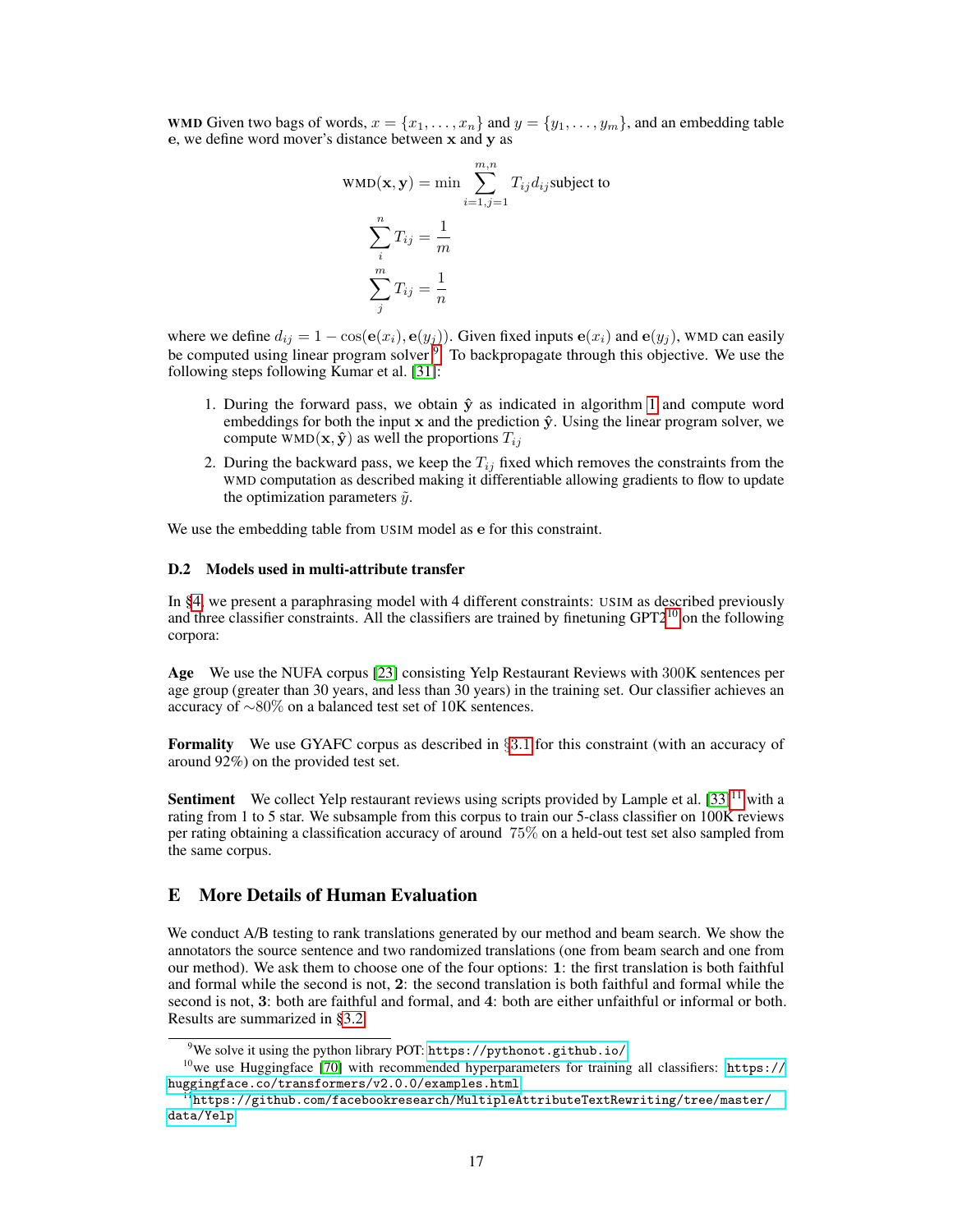# F Examples

### F.1 Style Transfer

We show selected examples from our style-transfer models in Table [4.](#page-4-0) Since the final output y is generated from the paraphrase z, not the input sentence x, some of the content is at times modified in the final output in decoding without constraints. MUCOCO with content based constraints is able to recover content in some examples and also improve formality of the outputs. But it can still be prone to errors since the content-similarity metrics are not perfect. See §3.1 for more details.

<span id="page-4-0"></span>

| Input                      | all are good movies u cant rate them                                                                                                                         |
|----------------------------|--------------------------------------------------------------------------------------------------------------------------------------------------------------|
| Paraphrase                 | all good films you can't rate                                                                                                                                |
| <b>NO-CONSTRAINTS</b>      | All good movies that you can't rate                                                                                                                          |
| FUDGE(FORMAL)              | All good movies you can not rate                                                                                                                             |
| MUCOCO (FORMAL, USIM, WMD) | All are good movies you can not rate them adequately                                                                                                         |
| Input                      | One guy says to me 'So, where's the fox from Mystic Pizza?                                                                                                   |
| Paraphrase                 | "so, where's the Mystic Pizza guy?" Said one of the men.                                                                                                     |
| <b>NO-CONSTRAINTS</b>      | One of the men replied, "So, where is the Mystic Pizza guy?                                                                                                  |
| FUDGE(FORMAL)              | One of the men replied, "Where is the Mystic burger?"                                                                                                        |
| MUCOCO (FORMAL, USIM, WMD) | One of the men enquired, "Where is the Mystic Pizza man?"                                                                                                    |
| Input                      | chill out sweetie everything will be fine eventually.                                                                                                        |
| Paraphrase                 | calm down, sweetheart, everything will be fine.                                                                                                              |
| <b>NO-CONSTRAINTS</b>      | Calm down, sweetheart, everything is going to be alright.                                                                                                    |
| FUDGE(FORMAL)              | Calm down sweetheart, everything will be alright.                                                                                                            |
| MUCOCO (FORMAL, USIM, WMD) | Calm down sweetheart, everything will eventually proceed to be good.                                                                                         |
| Input<br>Paraphrase        | what kinda person are you to even ask that ridiculous<br>(erspell check that) question?<br>what kind of fool would ask such a silly question?                |
| <b>NO-CONSTRAINTS</b>      | What kind of idiot would ask such a dumb question?                                                                                                           |
| FUDGE(FORMAL)              | What kind of fool would ask such a dull question?                                                                                                            |
| MUCOCO (FORMAL, USIM, WMD) | What kind of foolish person would ask such a dull question?                                                                                                  |
| Input<br>Paraphrase        | I spent my money, enjoyed myself and didn't loose more than I could<br>$afford - I$ won<br>I've spent my money, I've enjoyed it, and I didn't lose anything. |
| NO-CONSTRAINTS             | I spent my money, I enjoyed it, and I did not lose anything.                                                                                                 |
| FUDGE(FORMAL)              | I have spent my money, I have enjoyed it, and I did not lose anything.                                                                                       |
| MUCOCO (FORMAL, USIM, WMD) | I spent my money, did not lose anything more, and it was simply enjoyable.                                                                                   |

Table 4: Style transfer examples with different decoding methods and constraints.

#### F.2 Style-controlled Machine Translation

Table [5](#page-5-0) lists few selected examples for inducing cross-lingual similarity and formality constraints in a French to English MT model. We find that inducing formality modifies some of the constructs (like removing contractions: "gonna" to "going to") in the output sentences which are not measured accurately by a surface-level metric like BLEU. See §3.2 for more details.

## F.3 Multiple Solutions on the Pareto Front

Table [8](#page-6-0) shows a few examples of changing constraint thresholds for semantic similarity as well as formality constraints. Since the classifiers are not well calibrated, we find that with tighter constraints, the outputs tend to overly represent formality indicating words while losing some of the content which the semantic similarity models are not always robust enough to detect. See §4 for more details.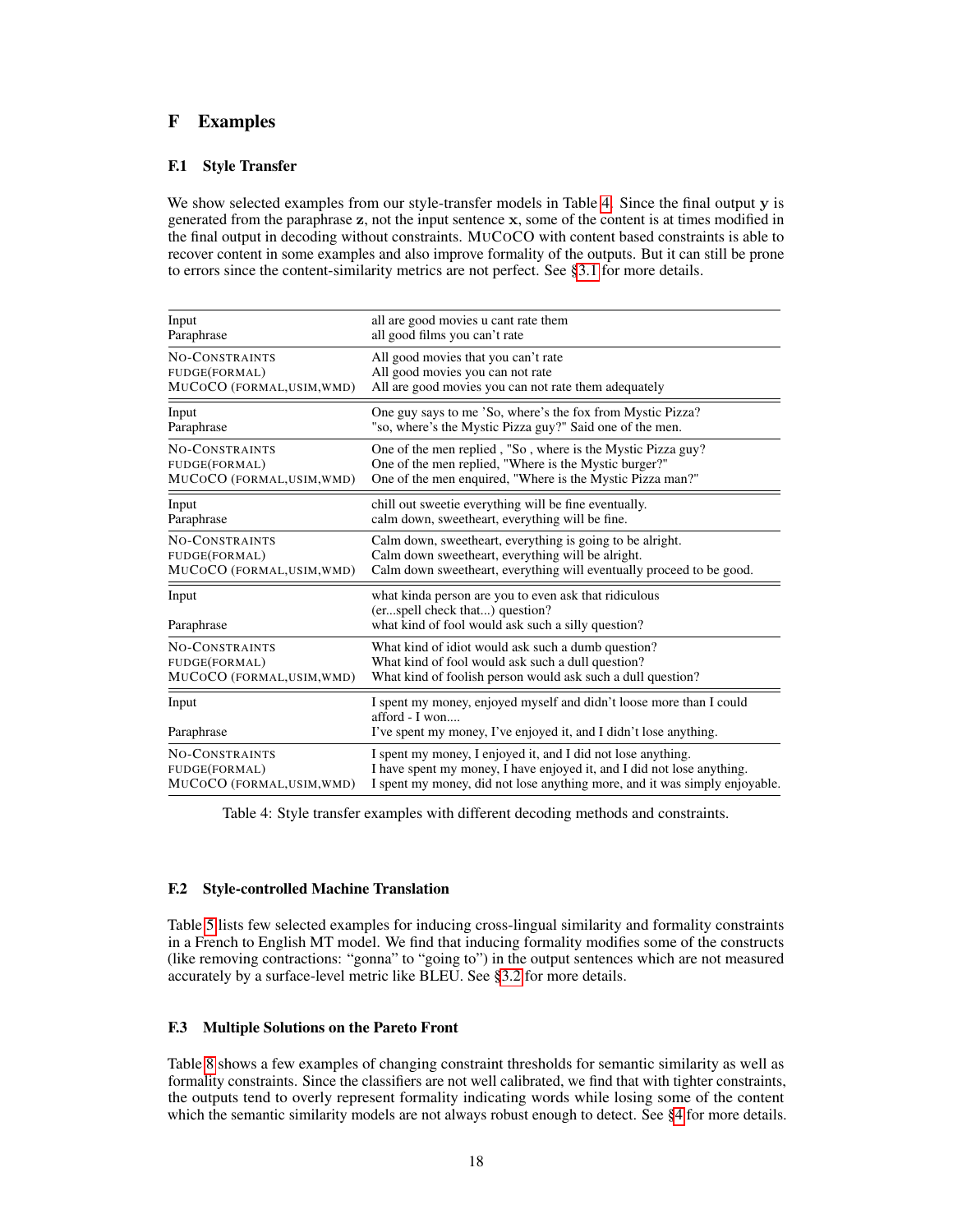<span id="page-5-0"></span>

| Source                | Mais il s'agit il s'agit d'une femme que vous ne connaissez pas. |  |
|-----------------------|------------------------------------------------------------------|--|
| Reference             | But this is–This is a woman you don't know.                      |  |
| <b>BEAMSEARCH</b>     | But this is this is a woman you don't know.                      |  |
| MUCOCO (XSIM)         | But this is this is a woman you don't know.                      |  |
| FUDGE(FORMAL)         | But this is this is a woman you do not know.                     |  |
| MUCOCO (FORMAL)       | But this is is a woman you do not know.                          |  |
| MUCOCO (FORMAL, XSIM) | But this is a woman you do not know.                             |  |
| Source                | Toi ? Le mec à bananes, exact.                                   |  |
| Reference             | - Who's the banana man, alright.                                 |  |
| <b>BEAMSEARCH</b>     | You, the banana guy, right.                                      |  |
| MUCOCO (XSIM)         | You? the banana guy, right.                                      |  |
| FUDGE(FORMAL)         | You, the banana guy, right?                                      |  |
| MUCOCO (FORMAL)       | Are you the banana guy?                                          |  |
| MUCOCO (FORMAL, XSIM) | Are you the banana guy?                                          |  |
| Source                | Nous allons les sortir de la d'ici quelques minutes.             |  |
| Reference             | We'll have them out in a couple minutes.                         |  |
| <b>BEAMSEARCH</b>     | We're gonna get them out of here in a few minutes.               |  |
| MUCOCO (XSIM)         | We're gonna get them out of here in a few minutes.               |  |
| FUDGE(FORMAL)         | We'll get them out of here in a few minutes.                     |  |
| MUCOCO (FORMAL)       | We will get them out of here.                                    |  |
| MUCOCO (FORMAL, XSIM) | We will get them out of here in a few minutes.                   |  |
| Source                | On va prendre la voie aérienne.                                  |  |
| Reference             | We'll take the aerial up.                                        |  |
| <b>BEAMSEARCH</b>     | We're gonna take the airway.                                     |  |
| MUCOCO (XSIM)         | We're gonna take the air route.                                  |  |
| FUDGE(FORMAL)         | We are gonna take the airway.                                    |  |
| MUCOCO (FORMAL)       | We are going to take the air.                                    |  |
| MUCOCO (FORMAL, XSIM) | We are going take the air route.                                 |  |
| Source                | Mais mon sang ne correspondait pas.                              |  |
| Reference             | But my blood didn't match.                                       |  |
| <b>BEAMSEARCH</b>     | But my blood wasn't matching.                                    |  |
| MUCOCO (XSIM)         | But my blood didn't match.                                       |  |
| FUDGE(FORMAL)         | But my blood wasn't matched.                                     |  |
| MUCOCO (FORMAL)       | But my blood was not correct.                                    |  |
| MUCOCO (FORMAL, XSIM) | But my blood did not match.                                      |  |

Table 5: Translation examples with different decoding methods and constraints.

#### F.4 Multi-attribute Transfer

Table [6](#page-6-1) shows a few examples of transfering multiple combinations of attributes in a given input sentence. We focus on sentiment amplification rather than transfer as it is by definition prone to losing content (See table [7](#page-6-2) for an example). See more details in §4.